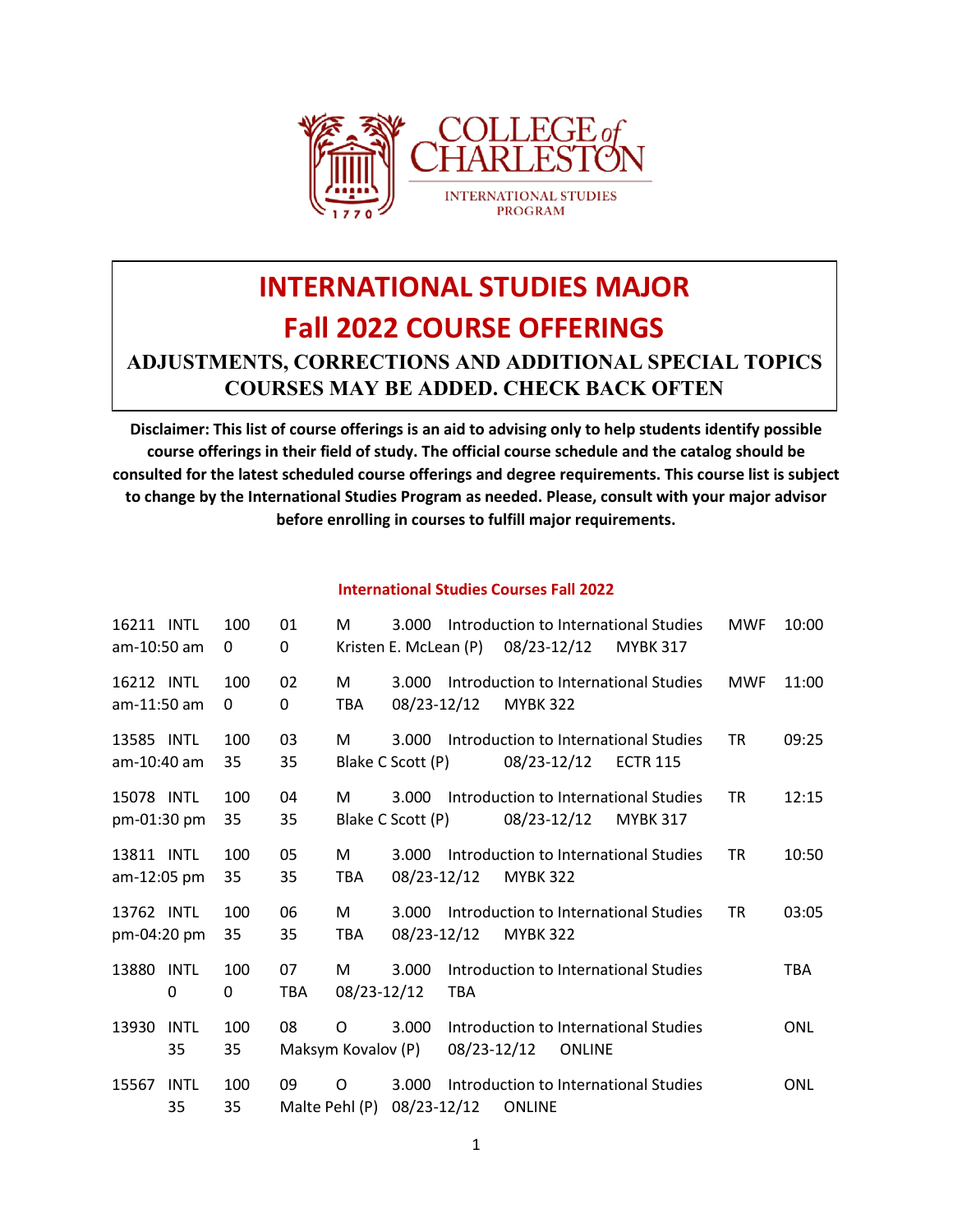| 15264       | INTL           | 100               | 10                | O                       | 3.000       |    | Introduction to International Studies                 |                   |             |             | ONL            |
|-------------|----------------|-------------------|-------------------|-------------------------|-------------|----|-------------------------------------------------------|-------------------|-------------|-------------|----------------|
|             | 35             | 35                | Malte Pehl (P)    |                         | 10/10-12/12 |    | <b>ONLINE</b>                                         |                   |             |             |                |
| 15079       | <b>INTL</b>    | 120               | 01                | M                       | 3.000       |    | <b>Economics of Globalization</b>                     |                   | <b>MWF</b>  |             | 09:00 am-09:50 |
| am          | 30             | 30                |                   | Beatriz A Maldonado (P) |             |    | 08/23-12/12                                           | TBA               |             |             |                |
| 15080       | <b>INTL</b>    | 200               | 01                | M                       | 3.000       |    | Issues and Approaches in International Studies MW     |                   |             |             |                |
|             |                | 02:00 pm-03:15 pm |                   | 25                      | 25          |    | Kristen E. McLean (P)                                 | 08/23-12/12       |             | <b>TBA</b>  |                |
| 13947       | <b>INTL</b>    | 350               | 01                | M                       | 3.000       |    | Cross Regional Studies: International Development     |                   |             |             |                |
| <b>MWF</b>  |                | 11:00 am-11:50 am |                   | 22                      | 22          |    | Beatriz A Maldonado (P)                               |                   | 08/23-12/12 |             | <b>TBA</b>     |
|             | Variable Topic |                   |                   |                         |             |    |                                                       |                   |             |             |                |
| 13948       | <b>INTL</b>    | 350               | 02                | M                       | 3.000       |    | Cross Regional Studies: Democracy and Democratization |                   |             |             |                |
|             | MW.            |                   | 03:25 pm-04:40 pm |                         | 22          | 22 | Maksym Kovalov (P)                                    |                   | 08/23-12/12 |             | <b>TBA</b>     |
|             | Variable Topic |                   |                   |                         |             |    |                                                       |                   |             |             |                |
| 13872 INTL  |                | 495               | 01                | M                       | 3.000       |    | Capstone: Environmental Commons in Global             |                   |             |             |                |
| Perspective |                | TR                |                   | 03:05 pm-04:20 pm       |             | 20 | 20                                                    | Blake C Scott (P) |             | 08/23-12/12 |                |
|             | TBA            |                   |                   |                         |             |    |                                                       |                   |             |             |                |

## **Africa Concentration Course Offerings Fall 2022**

#### CORE COURSES

|                                          | 13877 AFST 101 |    | 01  |  |  | M 3.000 Introduction to African Studies MW                  |  |  |  |  | 02:00 pm-03:15 |
|------------------------------------------|----------------|----|-----|--|--|-------------------------------------------------------------|--|--|--|--|----------------|
| pm.                                      | 35             | 35 |     |  |  | Simon Keith Lewis (P) 08/23-12/12 MYBK 210                  |  |  |  |  |                |
|                                          | 15237 AFST 101 |    | -02 |  |  | M 3.000 LC 1: Introduction to African American Studies TR   |  |  |  |  |                |
|                                          |                |    |     |  |  | 10:50 am-12:05 pm 0 0 0 Christopher Day (P) 08/23-12/12 TBA |  |  |  |  | First          |
| Year Experience and Learning Community 2 |                |    |     |  |  |                                                             |  |  |  |  |                |

#### CATEGORY I: CORE ELECTIVES

No offerings

### CATEGORY II: 200-Level Electives

| 16363       | ARTH               | 210 | 01                  | н | 3.000                 | African Art |                    | TR |                                                     | 03:35 pm-04:50 pm |                | 25          |
|-------------|--------------------|-----|---------------------|---|-----------------------|-------------|--------------------|----|-----------------------------------------------------|-------------------|----------------|-------------|
|             | 25                 |     | Tara C. Prakash (P) |   | 08/23-12/12           |             | <b>HWWE 307</b>    |    |                                                     |                   |                |             |
|             | 14915 ENGL 234     |     | 01                  | M | 3.000                 |             |                    |    | Survey of Third-World Masterpieces                  |                   | <b>MWF</b>     | 01:00       |
| pm-01:50 pm |                    | - 0 | 0                   |   | Simon Keith Lewis (P) |             | 08/23-12/12        |    | <b>MYBK 104</b>                                     |                   |                |             |
| 14859       | <b>HIST</b>        | 250 | 01                  | M | 3.000                 |             |                    |    | Special Topics in Comparative/Transnational History |                   |                |             |
|             | TR                 |     | 01:40 pm-02:55 pm   |   | 30                    | 30          | John S Cropper (P) |    |                                                     | 08/23-12/12       |                | <b>MYBK</b> |
|             | 306 Special Topics |     |                     |   |                       |             |                    |    |                                                     |                   |                |             |
| 14860       | HIST               | 270 | 01                  | M | 3.000                 |             |                    |    | ST: ANCIENT EGYPT, NUBIA AND KUSH                   |                   | <b>TR</b>      | 12:15       |
| pm-01:30 pm |                    | 30  | 30                  |   | Peter A Piccione (P)  |             | 08/23-12/12        |    | <b>MYBK 306</b>                                     |                   | Special Topics |             |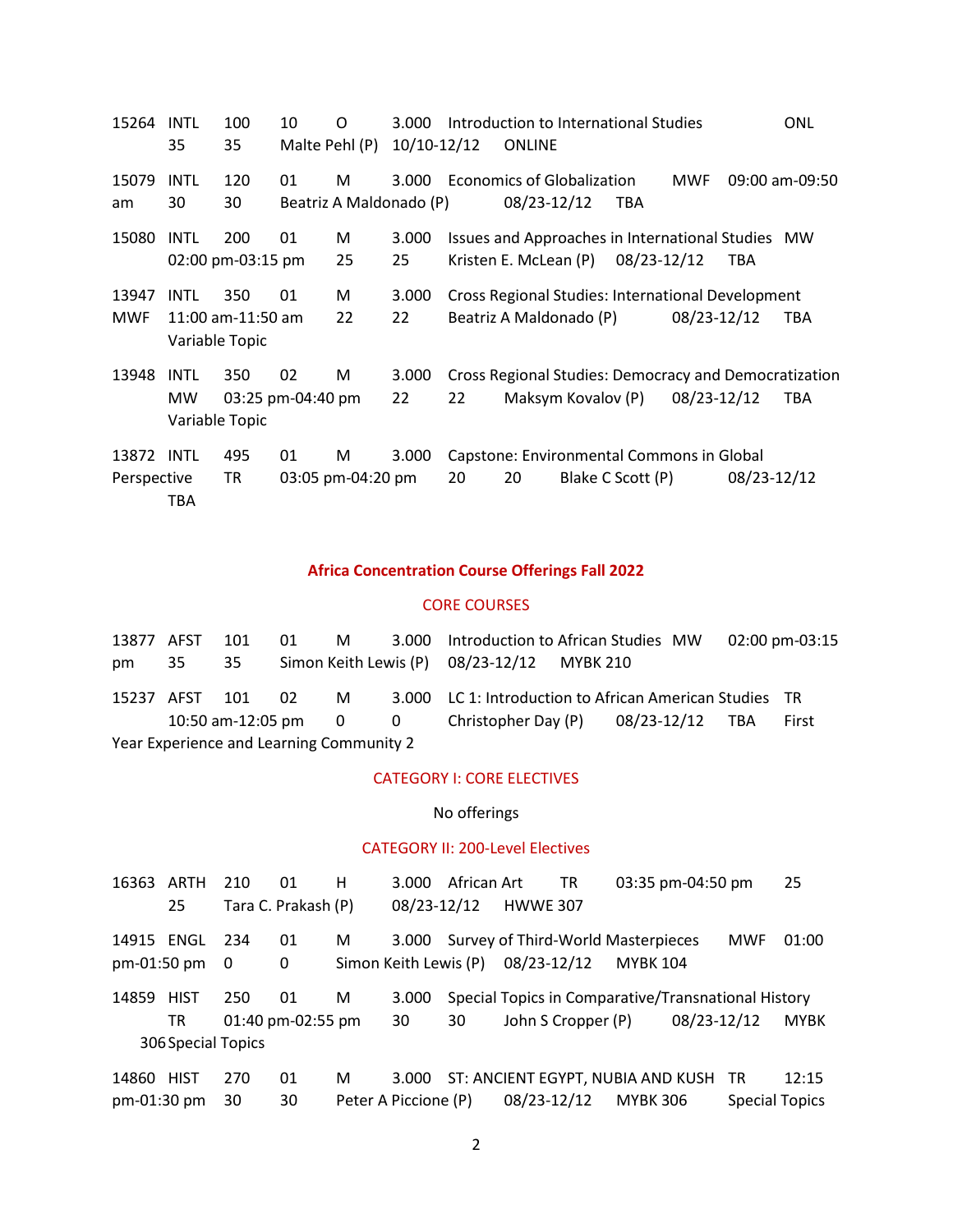|  | 16111 HIST 276 01 |  |  | 3.000 Islamic Civilization | TR 1 | 09:25 am-10:40 am |
|--|-------------------|--|--|----------------------------|------|-------------------|
|  |                   |  |  |                            |      |                   |

### CATEGORY III: 300-Level Electives

| 14321 FREN  |                   | 336               | 01                          | M  | 3.000 | Cultural Panorama of the Francophone World TR                 |             |                |                   |
|-------------|-------------------|-------------------|-----------------------------|----|-------|---------------------------------------------------------------|-------------|----------------|-------------------|
|             |                   | 01:40 pm-02:55 pm |                             | 20 | 20    | Robert A Sapp (P)                                             | 08/23-12/12 |                | <b>LONG 402B</b>  |
| 14602<br>pm | HONS<br>0         | 390<br>0          | 02<br>Zebulon Y Dingley (P) | M  |       | 3.000 ST: African Popular Cultures<br>08/23-12/12<br>MYBK 320 |             | <b>MW</b>      | 12:00 pm-01:15    |
| 16177       | <b>POLI</b><br>30 | 361<br>30         | 01<br>Christopher Day (P)   | M  | 3.000 | Topics in Foreign Policy T<br>08/23-12/12<br><b>MYBK 316</b>  |             | Variable Topic | 05:30 pm-08:15 pm |

# **Asia Concentration Course Offerings Fall 2022**

### CORE COURSE

# No offerings.

## CATEGORY I: HISTORY AND POLITICS

| 14445         | <b>HIST</b><br>10                                  | 261<br>10                | 01                      | M<br>Yaron Ayalon (P)    | 3.000                | 08/23-12/12 | ST: History of Israel                                                  | JSC 337 Special Topics        | <b>TR</b>   | 09:25 am-10:40 am |                 |                           |
|---------------|----------------------------------------------------|--------------------------|-------------------------|--------------------------|----------------------|-------------|------------------------------------------------------------------------|-------------------------------|-------------|-------------------|-----------------|---------------------------|
| 16111         | <b>HIST</b><br>30                                  | 276<br>30                | 01                      | O                        | 3.000                |             | <b>Islamic Civilization</b>                                            |                               | <b>TR</b>   | 09:25 am-10:40 am |                 |                           |
| 16116         | <b>HIST</b><br>10                                  | 350<br>10                | 02                      | M<br>Joshua M Shanes (P) | 3.000                | 08/23-12/12 | ST: Jewish Mysticism                                                   | <b>JSC 337 Special Topics</b> | MW          | 02:00 pm-03:15 pm |                 |                           |
| 16117         | <b>HIST</b>                                        | 350<br>10:50 am-12:05 pm | 03                      | М<br>10                  | 3.000<br>10          |             | ST: Jews and Muslims: Coexistence and Conflict TR<br>Yaron Ayalon (P)  |                               | 08/23-12/12 |                   | JSC 237 Special |                           |
| <b>Topics</b> |                                                    |                          |                         |                          |                      |             |                                                                        |                               |             |                   |                 |                           |
| 16118<br>304  | <b>HIST</b><br><b>MWF</b><br><b>Special Topics</b> | 361                      | 01<br>01:00 pm-01:50 pm | М                        | 3.000<br>30          | 30          | Special Topics in Modern Asia, Africa, or Latin America                | Amy W Gordanier (P)           |             | 08/23-12/12       |                 | <b>MYBK</b>               |
| 14604<br>320  | <b>HONS</b><br><b>Special Topics</b>               | 390<br>10:00 am-10:50 am | 04                      | M<br>0                   | 3.000<br>0           |             | ST: Authoritarian and Totalitarian Regimes<br>Daniel Patrick Brown (P) |                               |             | 08/23-12/12       |                 | <b>MWF</b><br><b>MYBK</b> |
| 16289         | <b>JWST</b><br>15                                  | 220                      | 01<br>Yaron Ayalon (P)  | M                        | 3.000<br>08/23-12/12 |             | History of Israel TR<br><b>JSC 337</b>                                 |                               |             | 09:25 am-10:40 am |                 | 15                        |
| 16290         | <b>JWST</b><br>20                                  | 325<br>20                | 01                      | M<br>Joshua M Shanes (P) | 3.000                | 08/23-12/12 | Jewish Mysticism                                                       | <b>JSC 337</b>                | <b>MW</b>   | 02:00 pm-03:15 pm |                 |                           |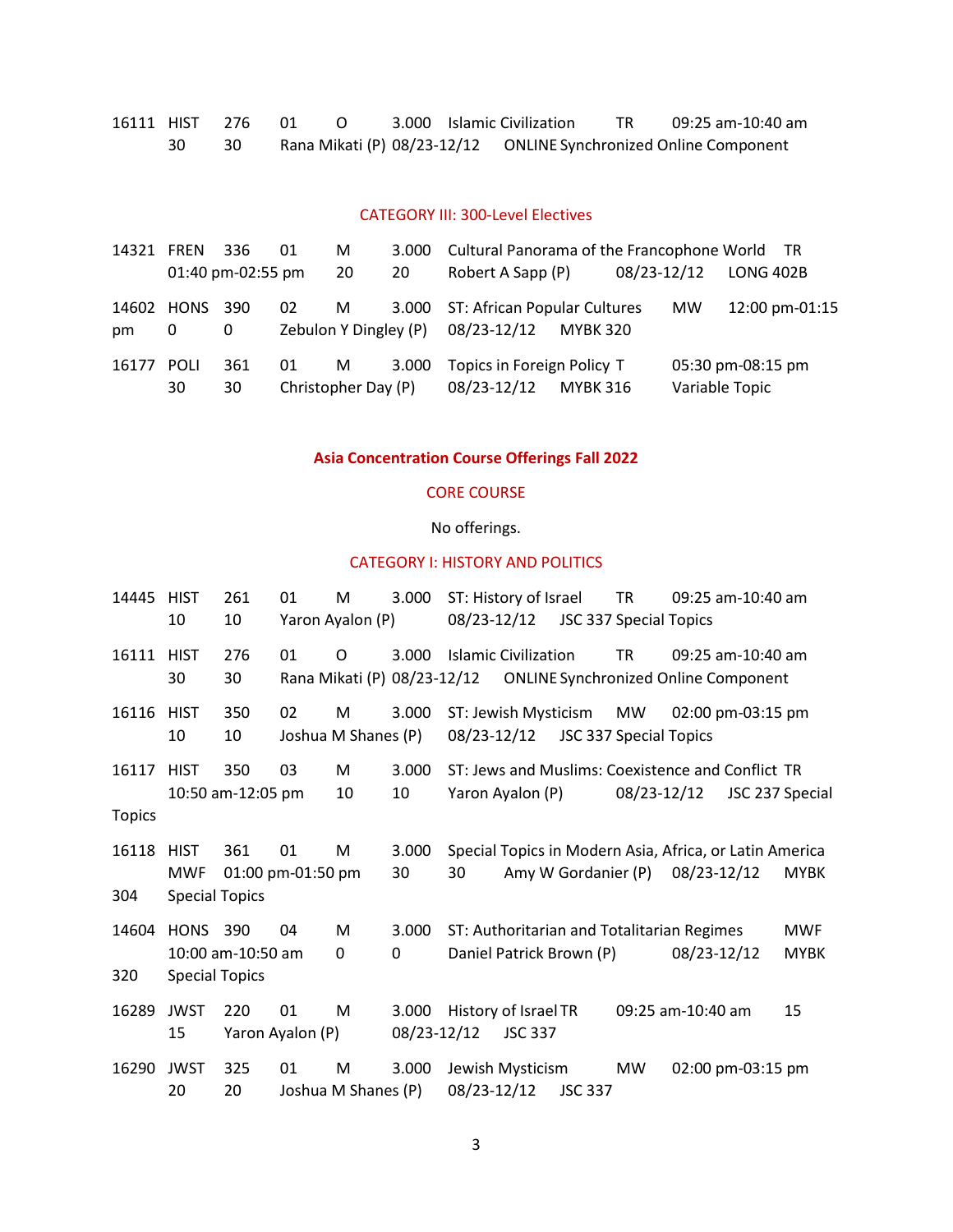|            | 16291 JWST 350 |                      | 01 | M  |      | 3.000 Jews and Muslims: Coexistence and Conflict<br><b>TR</b> |                     |             |      |  |
|------------|----------------|----------------------|----|----|------|---------------------------------------------------------------|---------------------|-------------|------|--|
|            |                | 10:50 am-12:05 pm 20 |    |    | - 20 | Yaron Ayalon (P)                                              | 08/23-12/12 JSC 237 |             |      |  |
| 16299 POLI |                | - 365                | 01 | M  |      | 3.000 International Relations of the Middle East              |                     |             | TR.  |  |
|            |                | 09:25 am-10:40 am    |    | 30 | 30   | Daniel Patrick Brown (P)                                      |                     | 08/23-12/12 | MYBK |  |
| 111        |                |                      |    |    |      |                                                               |                     |             |      |  |

## CATEGORY II: ART, LITERATURE AND CULTURE

| 13047<br>pm               | ARTH<br>70        | 103<br>70                | 01<br><b>TBA</b> | н<br>08/23-12/12          | 3.000                          | Asian Art and Architecture<br><b>HWWE 217</b>                               |             |                 |                             | ΤR         |                     | 11:20 am-12:35 |
|---------------------------|-------------------|--------------------------|------------------|---------------------------|--------------------------------|-----------------------------------------------------------------------------|-------------|-----------------|-----------------------------|------------|---------------------|----------------|
| 14915 ENGL<br>pm-01:50 pm |                   | 234<br>0                 | 01<br>0          | M                         | 3.000<br>Simon Keith Lewis (P) | Survey of Third-World Masterpieces                                          | 08/23-12/12 |                 | <b>MYBK 104</b>             |            | <b>MWF</b>          | 01:00          |
| 16202                     | <b>LTCH</b>       | 250<br>11:00 am-11:50 am | 01               | M<br>20                   | 3.000<br>20                    | Chinese Literature in (English) Translation<br>Piotr P Gibas (P)08/23-12/12 |             |                 |                             | <b>TBA</b> |                     | <b>MWF</b>     |
| 16203                     | <b>LTJP</b><br>20 | 390<br>20                | 01               | M<br>Yoshiki Chikuma (P)  | 3.000                          | ST: Japanese Novels<br>08/23-12/12                                          |             | <b>TBA</b>      | TR<br><b>Special Topics</b> |            | $09:25$ am-10:40 am |                |
| 16353                     | <b>RELS</b><br>20 | 245<br>20                | 01<br><b>TBA</b> | М<br>08/23-12/12          | 3.000                          | The Hindu Tradition<br>TBA                                                  |             |                 | TR                          |            | 09:25 am-10:40 am   |                |
| 16355<br>pm               | <b>RELS</b><br>20 | 348<br>10                | 01               | M<br>Elijah T Siegler (P) | 3.000                          | Asian Religions in America<br>08/23-12/12                                   |             | <b>ECTR 219</b> |                             | <b>MW</b>  |                     | 03:20 pm-04:40 |
|                           |                   |                          |                  |                           |                                |                                                                             |             |                 |                             |            |                     |                |

## **Europe Concentration Course Offerings Spring 2022**

### CORE COURSE

| 14086         | <b>INEU</b> | 101               | 01 | М                  | 3.000                        |                                          | Introduction to Europe MWF  |            | 11:00 am-11:50 am                               |         |
|---------------|-------------|-------------------|----|--------------------|------------------------------|------------------------------------------|-----------------------------|------------|-------------------------------------------------|---------|
|               | 35          | 35                |    | Maksym Kovalov (P) |                              | 08/23-12/12                              | <b>TBA</b>                  |            |                                                 |         |
|               |             |                   |    |                    |                              | <b>CATEGORY I: HISTORY AND POLITICS</b>  |                             |            |                                                 |         |
|               |             |                   |    |                    |                              |                                          |                             |            |                                                 |         |
| 16120         | <b>HIST</b> | 241               | 01 | м                  | 3.000                        | ST: The Holocaust                        |                             | MWF        | 01:00 pm-01:50 pm                               |         |
|               | 10          | 10                |    |                    |                              | Chad Steven Andrew Gibbs (P) 08/23-12/12 |                             |            | JSC 333 Special Topics                          |         |
| 15312 HIST    |             | 241               | 02 | M                  | 3.000                        |                                          |                             |            | Special Topics in Modern European History       | TR      |
|               |             | 10:50 am-12:05 pm |    | 30                 | 30                           |                                          | Jason P Coy (P) 08/23-12/12 |            | <b>MYBK 306</b>                                 | Special |
| <b>Topics</b> |             |                   |    |                    |                              |                                          |                             |            |                                                 |         |
|               |             | 241               | 04 |                    | 3.000                        |                                          |                             | <b>MWF</b> |                                                 |         |
| 14754         | HIST        |                   |    | М                  |                              | ST: The Holocaust                        |                             |            | 11:00 am-11:50 am                               |         |
|               | 10          | 10                |    |                    |                              | Chad Steven Andrew Gibbs (P) 08/23-12/12 |                             |            | <b>JSC 333 Special Topics</b>                   |         |
| 16309         | <b>HIST</b> | 348               | 01 | М                  | 3.000                        |                                          | Everyday Communism MWF      |            | $01:00$ pm-01:50 pm                             |         |
|               | 30          | 30                |    |                    | Irina Gigova (P) 08/23-12/12 |                                          |                             |            | MYBK 306 (can possibly count by petition only!) |         |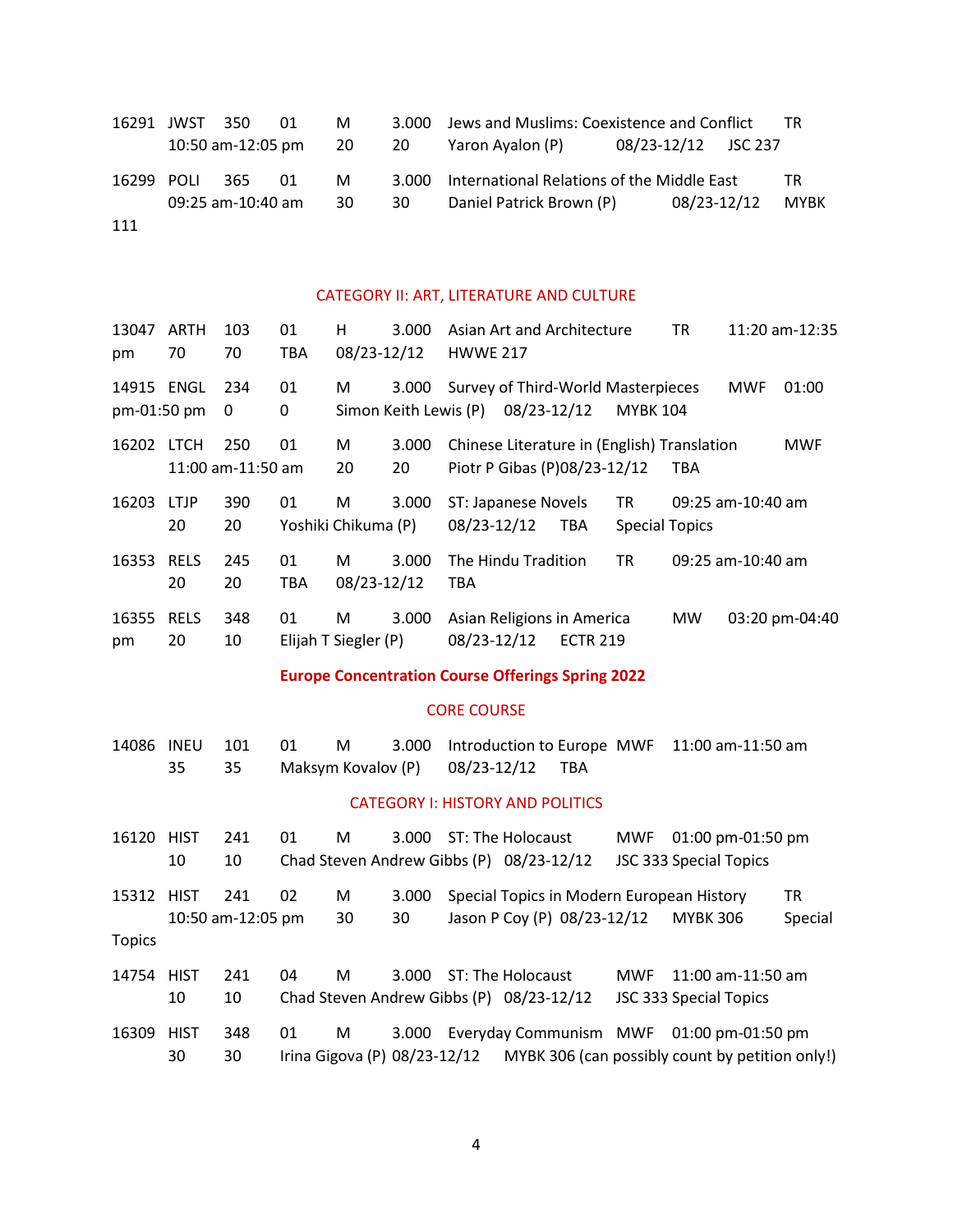| 16116 HIST                | 10                | 350<br>10 | 02                                 | M<br>Joshua M Shanes (P) | 3.000                                 | 08/23-12/12                      | ST: Jewish Mysticism | JSC 337 Special Topics               | MW                     | 02:00 pm-03:15 pm      |        |                |
|---------------------------|-------------------|-----------|------------------------------------|--------------------------|---------------------------------------|----------------------------------|----------------------|--------------------------------------|------------------------|------------------------|--------|----------------|
| 14594                     | <b>HONS</b><br>0  | 225<br>0  | 01                                 | M<br>Joshua M Shanes (P) | 3.000                                 | 08/23-12/12                      |                      | ST: What is a Nation? MW             | JSC 237 Special Topics | 03:25 pm-04:40 pm      |        |                |
| 14732                     | <b>JWST</b><br>20 | 230       | 01<br>Chad Steven Andrew Gibbs (P) | M                        | 3.000                                 | 08/23-12/12                      | The Holocaust MWF    | <b>JSC 333</b>                       |                        | 11:00 am-11:50 am      |        | 20             |
| 15307                     | <b>JWST</b><br>20 | 230       | 02                                 | M                        | 3.000<br>Chad Steven Andrew Gibbs (P) | 08/23-12/12                      | The Holocaust MWF    | <b>JSC 333</b>                       |                        | 01:00 pm-01:50 pm      |        | 20             |
| 14670 JWST<br>pm-08:15 pm |                   | 300<br>20 | 01<br>20                           | M                        | 3.000<br>Ezra B Cappell (P)           |                                  | 08/23-12/12          | ST: Representations of the Holocaust |                        | JSC 337 Special Topics | $\top$ | 05:30          |
| 16290 JWST                | 20                | 325<br>20 | 01                                 | M<br>Joshua M Shanes (P) | 3.000                                 | Jewish Mysticism<br>08/23-12/12  |                      | <b>JSC 337</b>                       | MW                     | 02:00 pm-03:15 pm      |        |                |
| 16127<br>pm               | <b>PHIL</b><br>25 | 304<br>25 | 01                                 | M                        | 3.000<br>Sheridan Lynneth Hough (P)   | Nineteenth Century Philosophy MW | 08/23-12/12          |                                      | <b>MYBK 206</b>        |                        |        | 03:25 pm-04:40 |
| 16352                     | <b>RELS</b><br>20 | 230<br>20 | 01<br><b>TBA</b>                   | м<br>08/23-12/12         | 3.000                                 | <b>ECTR 219</b>                  |                      | The Christian Tradition MW           |                        | 02:00 pm-03:15 pm      |        |                |

## CATEGORY II: ART, LITERATURE AND CULTURE

|                       | 16219 ARTH | 290               | 03 | н                    | 3.000 | ST: The Looting & Return of Artwork in a Global Context |                                       |                 |                   |                 |
|-----------------------|------------|-------------------|----|----------------------|-------|---------------------------------------------------------|---------------------------------------|-----------------|-------------------|-----------------|
| TR                    |            | 12:45 pm-02:00 pm |    | 25                   | 25    |                                                         | Patricia Marie Dillon (P) 08/23-12/12 |                 |                   | <b>HWWE 307</b> |
| <b>Special Topics</b> |            |                   |    |                      |       |                                                         |                                       |                 |                   |                 |
| 16341                 | ARTH       | 390               | 01 | H                    | 3.000 | 20th Century European Art                               |                                       | MWF             |                   | 01:30 pm-02:20  |
| pm                    | 25         | 25                |    | Marian Mazzone (P)   |       | 08/23-12/12                                             | <b>HWWE</b>                           |                 |                   |                 |
| 14913                 | ENGL       | 201               | 02 | M                    | 3.000 | British Literature to 1800                              |                                       | <b>TR</b>       |                   | 10:50 am-12:05  |
| pm                    | 0          | 0                 |    | Terence N Bowers (P) |       | 08/23-12/12                                             | <b>MYBK 104</b>                       |                 |                   |                 |
| 13315                 | ENGL       | 202               | 01 | M                    | 3.000 | British Literature since 1800                           |                                       | <b>TR</b>       |                   | 01:40 pm-02:55  |
| pm                    | 0          | 0                 |    | Timothy L Carens (P) |       | 08/23-12/12                                             | <b>MYBK 319</b>                       |                 |                   |                 |
| 16382                 | ENGL       | 318               | 01 | M                    | 3.000 | The Eighteenth Century MW                               |                                       |                 | 02:01 pm-03:15 pm |                 |
|                       | 0          | 0                 |    | Terence N Bowers (P) |       | 08/23-12/12                                             | <b>MYBK 220</b>                       |                 |                   |                 |
| 16107                 | ENGL       | 350               | 01 | M                    | 3.000 | Special Topics: Jane Austen                             |                                       | TR              |                   | 10:50 am-12:05  |
| pm                    | 0          | 0                 |    | Timothy L Carens (P) |       | 08/23-12/12                                             | <b>MYBK 319)</b>                      |                 |                   |                 |
| 14930 FRCS            |            | 101               | 01 | M                    | 3.000 | French Culture: Global Perspectives                     |                                       |                 | <b>TR</b>         | 03:05           |
| pm-04:20 pm           |            | 0                 | 0  |                      |       | Margaret L Keneman (P)                                  | 08/23-12/12                           | <b>BELL 412</b> |                   |                 |
|                       |            | Variable Topic    |    |                      |       |                                                         |                                       |                 |                   |                 |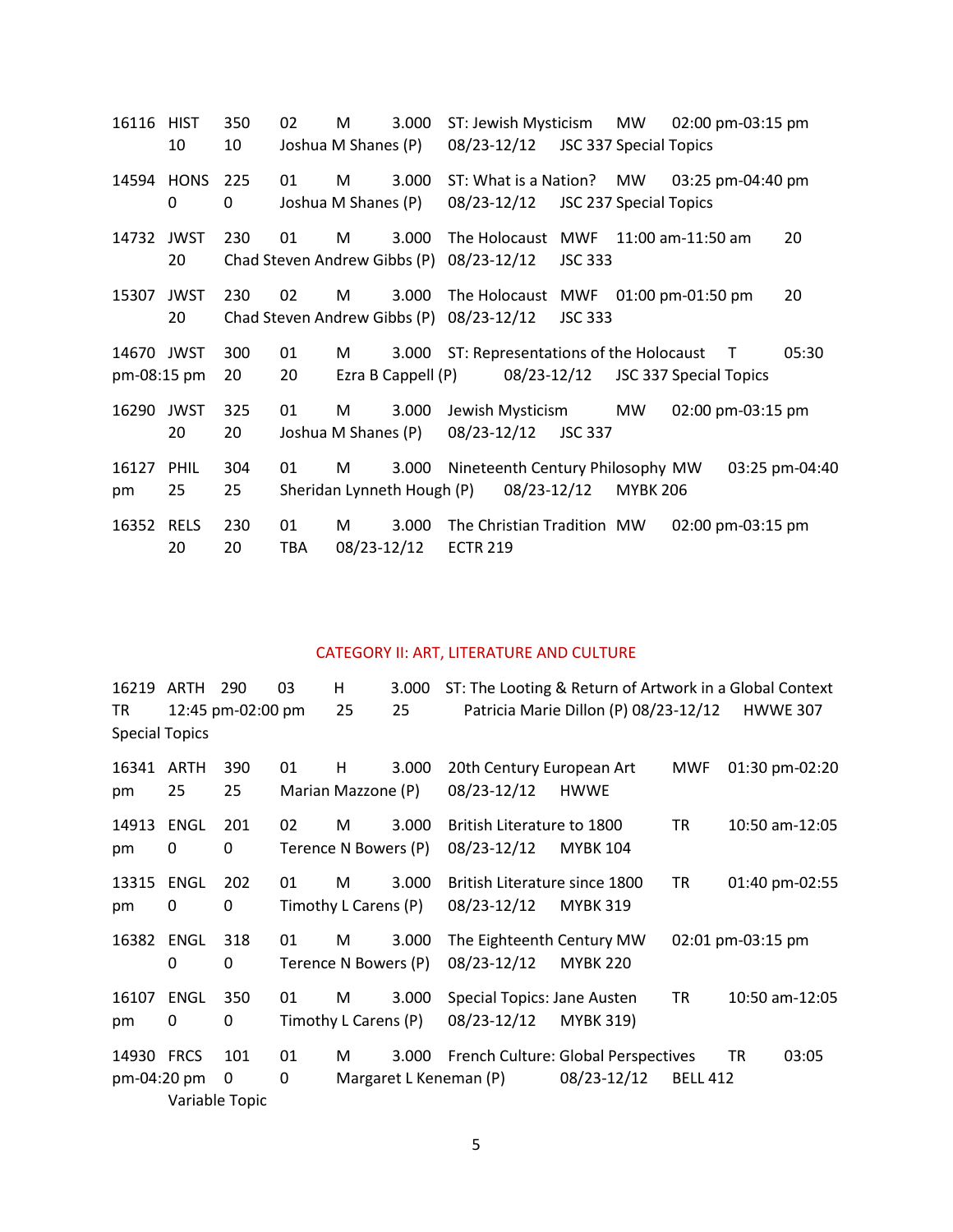14928 FREN 335 01 M 3.000 Interpreting French Literature and Film MW 02:00 pm-03:15 pm 20 20 Lauren D Ravalico (P) 08/23-12/12 MYBK 101 14567 FREN 490 02 M 3.000 Special Topics in French Literature and Culture MW 03:25 pm-04:40 pm 20 20 Katharine M. Hargrave (P) 08/23-12/12 MYBK 101 Special Topics 14203 GRMN 390 01 M 3.000 Special Topics in German TR 01:40 pm-02:55 pm 22 22 Sarah K Koellner (P) 08/23-12/12 MYBK 222 Special Topics 16198 GRMN 468 01 M 3.000 Studies in Modern German Literature MW 03:25 pm-05:55 pm 20 20 Morgan M Koerner (P) 08/23-12/12 MYBK 100 15053 GRST 122 01 M 3.000 Understanding German Business Culture MW 06:05 pm-07:20 pm 30 30 Ramona Tamara Montjoy (P) 08/23-12/12 RSS 252 16199 GRST 221 01 M 3.000 The African Diaspora in German-speaking Cultures MW 02:00 pm-03:15 pm 30 30 Nancy P Nenno (P) 08/23-12/12 LONG 402A (14595 HONS 225 02 M 3.000 ST: Designing Women: Perceptions, Reflections, and Self-Representation of the Western Female MWF 10:00 am-10:50 am 0 0 Brooke Falk Permenter (P) 08/23-12/12 BERRY 103 Special Topics) \*can potentially count, we are waiting to get the description, please check back later 16385 HONS 230 03 H 3.000 ST: The Body in Italian Renaissance Art TR 09:55 am-11:10 am 0 0 0 Rebekah T Compton (P) 08/23-12/12 HWWE 305 Special Topics 14598 HONS 235 01 M 3.000 ST: The Ethics of Holocaust Representation W 05:30 pm-08:15 pm 0 0 Ezra B Cappell (P) 08/23-12/12 JSC 237 16360 ITAL 390 01 M 3.000 ST: Exploring the Intersection of Food, Culture and Sustainability in Italy TR 01:40 pm-02:55 pm 20 20 Giovanna DeLuca (P) 08/23- 12/12 LCTR B08 Special Topics 14300 LTIT 370 01 M 3.000 Studies in Italian Cinema: New Italian Cinema TR 10:50 am-12:05 pm 20 20 Giovanna DeLuca (P) 08/23-12/12 LCTR B09 14248 MUSC 230 01 M 3.000 Masterworks of Music Literature TR 09:25 am-10:40 am 35 35 TBA 08/23-12/12 CATO 234 13843 SPAN 320 01 M 3.000 Introduction to Textual Analysis TR 09:25 am-10:40 am 20 20 Nadia D Avendano (P) 08/23-12/12 LONG 336 13839 SPAN 320 02 M 3.000 Introduction to Textual Analysis MWF 12:00 pm-12:50 pm 20 20 Carl A Wise (P) 08/23-12/12 ECTR 202 16294 SPAN 328 02 M 3.000 Spanish Language Study Abroad TBA 0 0 Michael A Gomez (P) 08/23-12/12 OFFC 80122 (in Spain)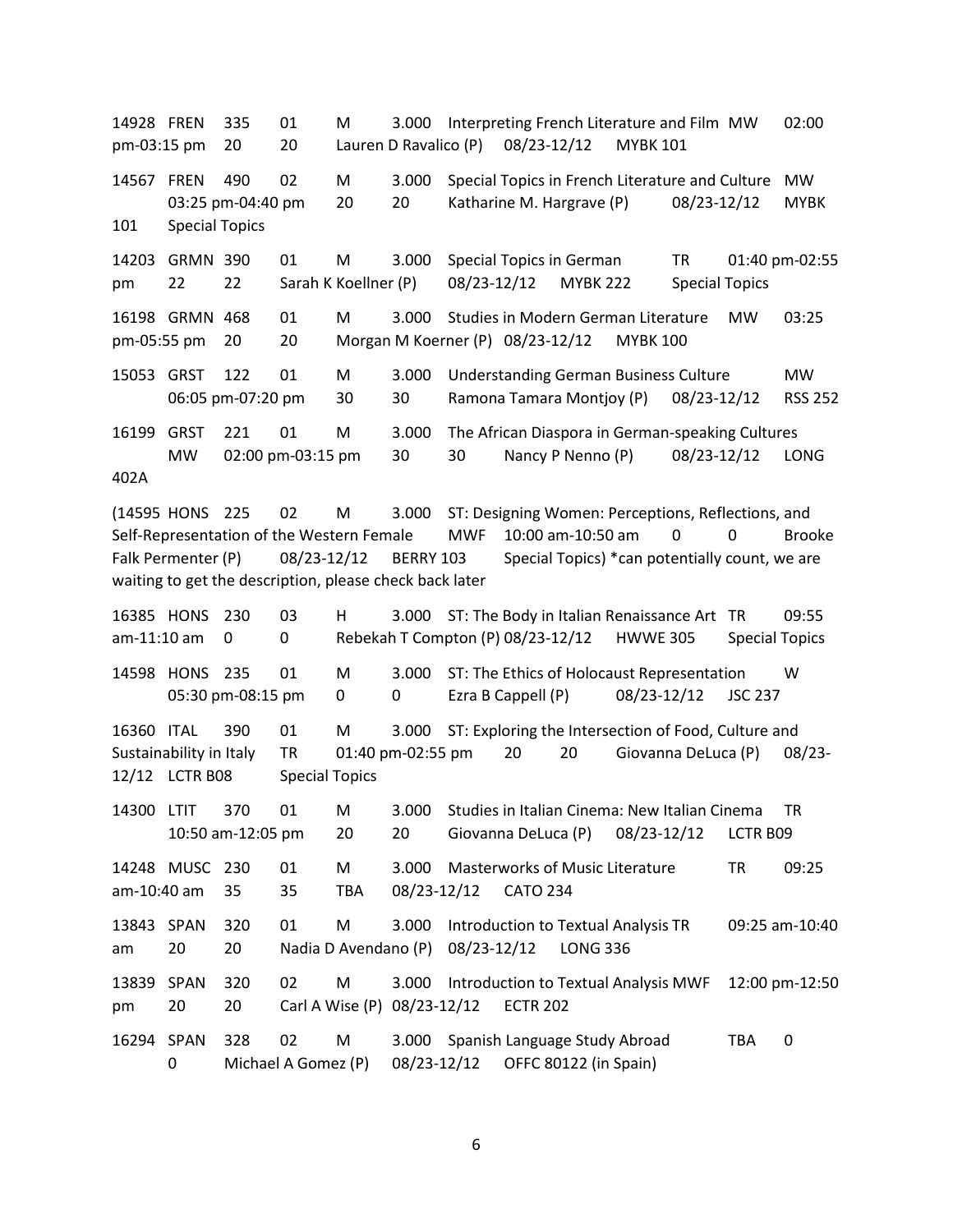SPAN 333 01 M 3.000 Topics in Hispanic Cultures MWF 11:00 am-11:50 am 20 20 Michael A Gomez (P) 08/23-12/12 LONG 402A Variable Topic SPAN 367 01 O 3.000 ST: Facing the Enemy: Representations of Conflict and Resolution ONL 10 10 Emily S Beck (P) 08/23-12/12 ONLINE SPAN 490 02 M 3.000 ST: Writing Against: Spanish Narrative and Social Change MWF 11:00 am-11:50 am 16 16 Susan M Divine (P) 08/23-12/12 ECTR Special Topics THTR 310 01 M 3.000 Theatre History and Literature to 1750 MWF 01:00 pm-01:50 pm 0 0 Vivian R Appler (P) 08/23-12/12 CAAN 105

### **Global Studies Concentration Course Offerings Fall 2021**

### CATEGORY I

| 13876 ANTH                | 25                                                | 201<br>25 | 01                      | M<br>Hector Qirko (P)                | 3.000                          | 08/23-12/12                              | Cultural Anthropology TR                                | <b>ECTR 114</b>               |                       |                                       | 09:25 am-10:40 am                          |             |
|---------------------------|---------------------------------------------------|-----------|-------------------------|--------------------------------------|--------------------------------|------------------------------------------|---------------------------------------------------------|-------------------------------|-----------------------|---------------------------------------|--------------------------------------------|-------------|
| 15061 ANTH                | 25                                                | 201<br>25 | 02                      | M<br>Hector Qirko (P)                | 3.000                          | 08/23-12/12                              | Cultural Anthropology TR                                | <b>ECTR 114</b>               |                       |                                       | 03:05 pm-04:20 pm                          |             |
| 16218<br>307              | <b>ARTH</b><br><b>TR</b><br><b>Special Topics</b> | 290       | 02<br>11:20 am-12:35 pm | H                                    | 3.000<br>25                    | 25                                       | ST: Shaping Politics: How Artists Change the World      |                               |                       | Patricia Marie Dillon (P) 08/23-12/12 |                                            | <b>HWWE</b> |
| 16219<br>307              | <b>ARTH</b><br><b>TR</b><br><b>Special Topics</b> | 290       | 03<br>12:45 pm-02:00 pm | H                                    | 3.000<br>25                    | 25                                       | ST: The Looting & Return of Artwork in a Global Context |                               |                       | Patricia Marie Dillon (P) 08/23-12/12 |                                            | <b>HWWE</b> |
| 14915 ENGL<br>pm-01:50 pm |                                                   | 234<br>0  | 01<br>0                 | M                                    | 3.000<br>Simon Keith Lewis (P) |                                          | Survey of Third-World Masterpieces<br>08/23-12/12       |                               | <b>MYBK 104</b>       |                                       | <b>MWF</b>                                 | 01:00       |
| 13862 HEAL                | 28                                                | 230       | 02                      | M<br>Kathleen Elaine Trejo Tello (P) | 3.000                          | <b>Global Health</b><br>08/23-12/12      |                                                         | <b>MWF</b><br><b>PCTR 111</b> |                       | 10:00 am-10:50 am<br>EQ               |                                            | 28          |
| 13982                     | <b>HEAL</b><br>28                                 | 230       | 03                      | M<br>Kathleen Elaine Trejo Tello (P) | 3.000                          | <b>Global Health</b><br>08/23-12/12      |                                                         | <b>MWF</b><br><b>PCTR 111</b> |                       | 11:00 am-11:50 am<br>EQ               |                                            | 28          |
| 14031 HEAL                | Lynn Kollath-Cattano (P)                          | 230       | 04                      | 0<br>08/23-12/12                     | 3.000                          | <b>Global Health</b><br><b>ONLINE EQ</b> |                                                         |                               | <b>ONL</b>            | 28                                    | 28                                         | Christy     |
| 16145                     | <b>HISP</b><br>20                                 | 252<br>20 | 01                      | M<br>Roger David Dulceany (P)        | 3.000                          |                                          | ST: Global Latinidades<br>08/23-12/12                   |                               | TR<br><b>LONG 219</b> |                                       | 09:25 am-10:40 am<br><b>Special Topics</b> |             |
| 14859<br>306              | <b>HIST</b><br><b>TR</b><br><b>Special Topics</b> | 250       | 01<br>01:40 pm-02:55 pm | M                                    | 3.000<br>30                    | 30                                       | Special Topics in Comparative/Transnational History     | John S Cropper (P)            |                       | 08/23-12/12                           |                                            | <b>MYBK</b> |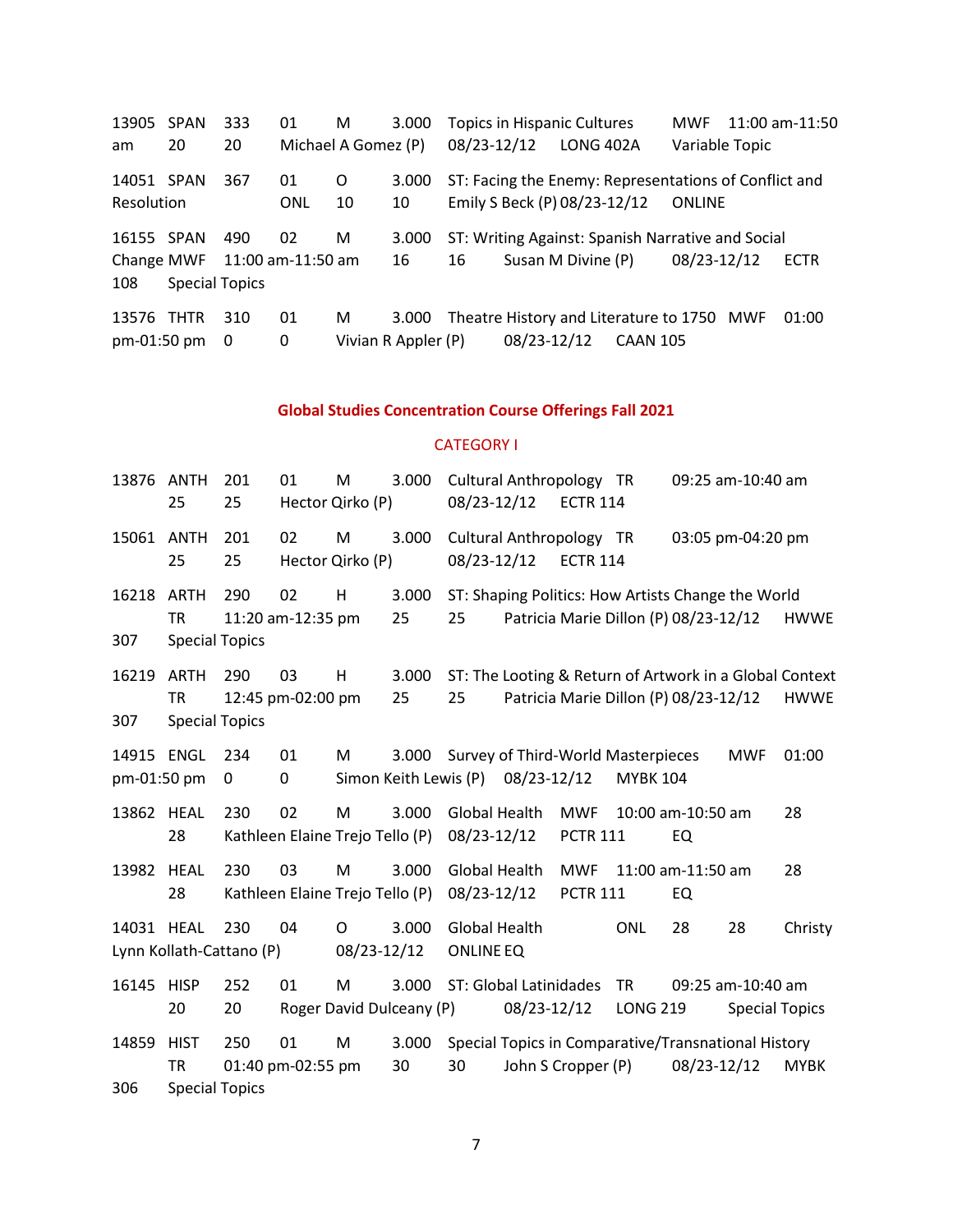| 14242 MUSC                                 | 35                                   | 233<br>35                                                     | 01                             | M<br>Michael S O'Brien (P) | 3.000                              | 08/23-12/12             | <b>World Music Cultures</b>                                                 | <b>CATO 234</b>              | <b>MWF</b>      |                   | 11:00 am-11:50 am                  |                           |
|--------------------------------------------|--------------------------------------|---------------------------------------------------------------|--------------------------------|----------------------------|------------------------------------|-------------------------|-----------------------------------------------------------------------------|------------------------------|-----------------|-------------------|------------------------------------|---------------------------|
| 14555                                      | POLI<br>0                            | 261                                                           | 01<br>Daniel Patrick Brown (P) | M                          | 3.000                              | Model UN<br>08/23-12/12 |                                                                             | <b>TR</b><br><b>MYBK 111</b> |                 | 12:15 pm-01:30 pm |                                    | 0                         |
| 14570                                      | POLI<br>30                           | 265                                                           | 01<br>Hollis M France (P)      | $\circ$                    | 3.000<br>08/23-12/12               |                         | International Political Economy<br><b>ONLINE</b>                            |                              |                 |                   | <b>ONL</b>                         | 30                        |
| 14571                                      | POLI<br>30                           | 294                                                           | 01<br>P Brian Fisher (P)       | O                          | 3.000<br>08/23-12/12               |                         | Introduction to Sustainability<br><b>ONLINE</b>                             |                              |                 |                   | <b>ONL</b>                         | 30                        |
|                                            |                                      |                                                               |                                |                            |                                    | <b>CATEGORY II</b>      |                                                                             |                              |                 |                   |                                    |                           |
| 14604<br>320                               | <b>HONS</b><br><b>Special Topics</b> | 390<br>10:00 am-10:50 am                                      | 04                             | M<br>0                     | 3.000<br>0                         |                         | ST: Authoritarian and Totalitarian Regimes<br>Daniel Patrick Brown (P)      |                              |                 | 08/23-12/12       |                                    | <b>MWF</b><br><b>MYBK</b> |
| 14877<br>pm                                | <b>POLI</b><br>30                    | 360<br>30                                                     | 01                             | M<br>P Brian Fisher (P)    | 3.000                              | 08/23-12/12             | International Human Rights LawT                                             | <b>MYBK 307</b>              |                 |                   |                                    | 04:00 pm-06:45            |
| 16177                                      | POLI<br>30                           | 361<br>30                                                     | 01                             | M<br>Christopher Day (P)   | 3.000                              | 08/23-12/12             | Topics in Foreign Policy T                                                  | <b>MYBK 316</b>              |                 | Variable Topic    | 05:30 pm-08:15 pm                  |                           |
| 16178 POLI<br>pm-04:20 pm<br><b>Topics</b> |                                      | 379<br>30                                                     | 01<br>30                       | M                          | 3.000<br>Frank Vincent Emerson (P) |                         | Special Topics in International Relations TR                                | 08/23-12/12                  |                 | <b>MYBK 316</b>   |                                    | 03:05<br>Special          |
| 16156 SPAN<br>pm-02:55 pm                  |                                      | 491<br>15                                                     | 01<br>15                       | M                          | 3.000<br>Joseph R Weyers (P)       |                         | ST: Spanish as a Global Language<br>08/23-12/12                             |                              | <b>LONG 336</b> |                   | <b>TR</b><br><b>Special Topics</b> | 01:40                     |
|                                            | 16273 WGST 321                       | 04:00 pm-06:45 pm<br>Topics and Synchronized Online Component | 01                             | $\circ$<br>25              | 3.000<br>25                        |                         | ST: Women, Globalization, and Migration<br>Malia Lee Womack (P) 08/23-12/12 |                              |                 |                   | <b>ONLINE Special</b>              | ${\sf R}$                 |

## CATEGORY III

| 15079 | INTL       | 120       | 01 | M                       |                         | 3.000 Economics of Globalization    |     |                |                | MWF 09:00 am-09:50                                 |
|-------|------------|-----------|----|-------------------------|-------------------------|-------------------------------------|-----|----------------|----------------|----------------------------------------------------|
| am    | 30         | 30        |    |                         | Beatriz A Maldonado (P) | 08/23-12/12                         |     | TBA            |                |                                                    |
| 13947 | INTL<br>22 | 350<br>22 | 01 | M                       |                         | Beatriz A Maldonado (P) 08/23-12/12 |     | TBA            | Variable Topic | 3.000 Cross Regional Studies MWF 11:00 am-11:50 am |
| 13948 | INTL<br>22 | 350<br>22 | 02 | M<br>Maksym Kovalov (P) |                         | 08/23-12/12                         | TBA | Variable Topic |                | 3.000 Cross Regional Studies MW 03:25 pm-04:40 pm  |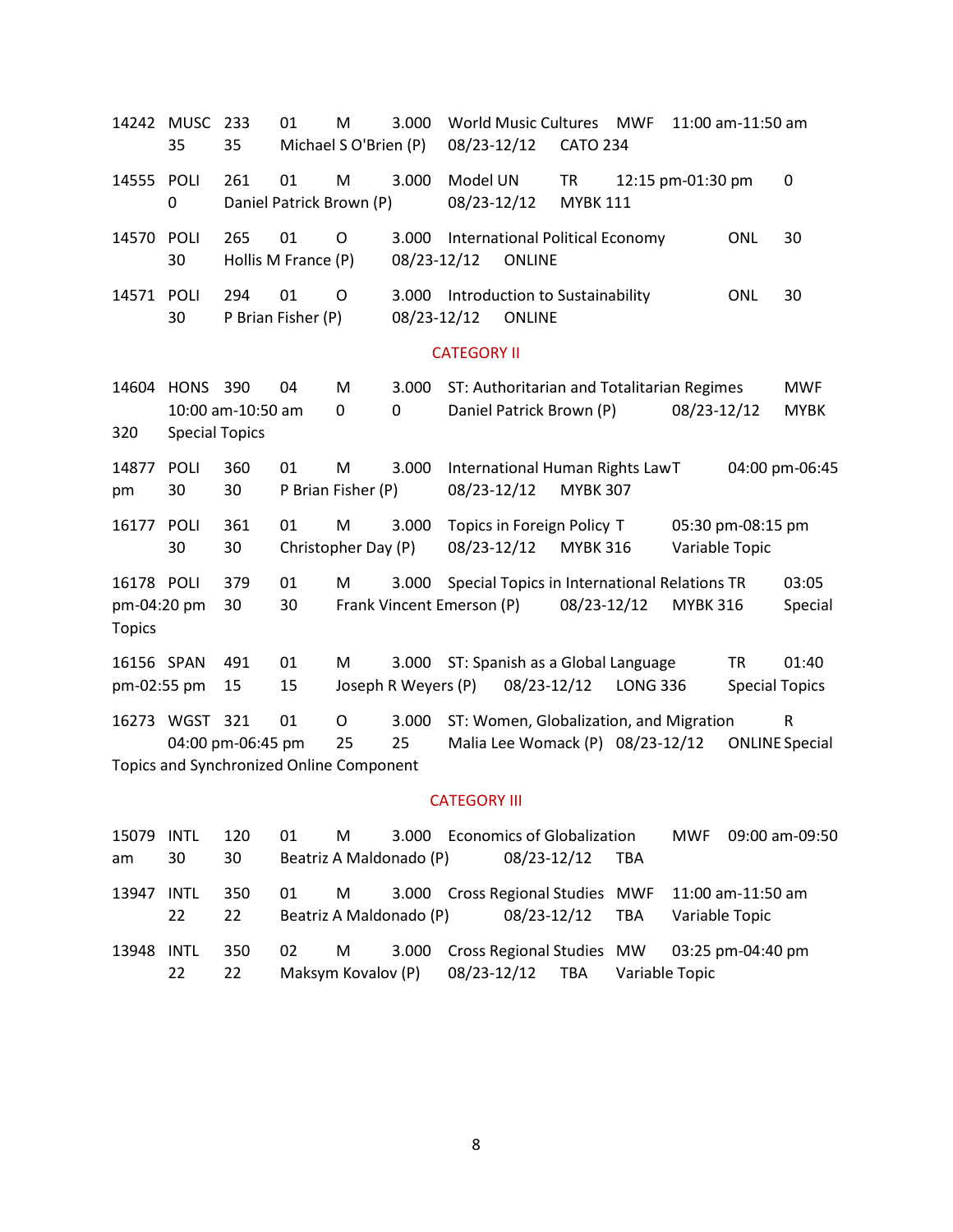#### **Latin America and the Caribbean Concentration Course Offerings Spring 2022**

#### CORE COURSE

13428 LACS 101 01 M 3.000 Introduction to Latin American and Caribbean Studies MWF 01:00 pm-01:50 pm 35 35 Christina M Garcia (P) 08/23-12/12 LONG 402A 14485 LACS 101 02 M 3.000 Introduction to Latin American and Caribbean Studies TR 09:25 am-10:40 am 35 35 Maria Luci De Biaji Moreira (P) 08/23-12/12 LONG 402A 15558 LACS 101 03 M 3.000 Introduction to Latin American and Caribbean Studies TR 10:50 am-12:05 pm 35 35 Nadia D Avendano (P) 08/23-12/12 LONG 402A

#### CATEGORY I: HISTORY AND POLITICS

| 16108 LACS      |                        | 330               | 01                | М                                        | 3.000 | Colonial and Postcolonial Studies: Latin America and the |  |                        |  |                              |                       |             |
|-----------------|------------------------|-------------------|-------------------|------------------------------------------|-------|----------------------------------------------------------|--|------------------------|--|------------------------------|-----------------------|-------------|
| Caribbean<br>TR |                        |                   | 01:40 pm-02:55 pm |                                          | 25    | Jose Rafael Chavarry (P) 08/23-12/12<br>25               |  |                        |  |                              |                       |             |
|                 | JSC 237 Variable Topic |                   |                   |                                          |       |                                                          |  |                        |  |                              |                       |             |
| 15271           | <b>HIST</b>            | 261               | 02                | M                                        | 3.000 | Special Topics: Modern Asia, Africa, or Latin America    |  |                        |  |                              |                       |             |
|                 | TR                     |                   | 12:15 pm-01:30 pm |                                          | 20    | 20                                                       |  | Lisa Pinley Covert (P) |  | 08/23-12/12                  |                       | <b>MYBK</b> |
| 304             | <b>Special Topics</b>  |                   |                   |                                          |       |                                                          |  |                        |  |                              |                       |             |
| 16273           | WGST                   | 321               | 01                | O                                        | 3.000 | ST: Women, Globalization, and Migration                  |  |                        |  |                              |                       | R           |
|                 |                        | 04:00 pm-06:45 pm |                   | 25                                       | 25    | Malia Lee Womack (P) 08/23-12/12                         |  |                        |  |                              | <b>ONLINE</b> Special |             |
|                 |                        |                   |                   | Topics and Synchronized Online Component |       |                                                          |  |                        |  |                              |                       |             |
| 16278           | WGST                   | 321               | 02                | $\Omega$                                 | 3.000 | ST: Latin American Feminists and Human Rights            |  |                        |  |                              |                       |             |
|                 | ONL                    | 25                | 25                |                                          |       | Malia Lee Womack (P) 08/23-12/12                         |  |                        |  | <b>ONLINE Special Topics</b> |                       |             |

#### CATEGORY II: ART, LITERATURE AND CULTURE

|             | 14915 ENGL  | 234               | 01 | М                        | 3.000                 | Survey of Third-World Masterpieces          |                 |                   | <b>MWF</b>            | 01:00      |
|-------------|-------------|-------------------|----|--------------------------|-----------------------|---------------------------------------------|-----------------|-------------------|-----------------------|------------|
| pm-01:50 pm |             | - 0               | 0  |                          | Simon Keith Lewis (P) | 08/23-12/12                                 | <b>MYBK 104</b> |                   |                       |            |
| 14321       | <b>FREN</b> | 336               | 01 | M                        | 3.000                 | Cultural Panorama of the Francophone World  |                 |                   |                       | <b>TR</b>  |
|             |             | 01:40 pm-02:55 pm |    | 20                       | 20                    | Robert A Sapp (P)                           | 08/23-12/12     |                   | <b>LONG 402B</b>      |            |
| 16145       | <b>HISP</b> | 252               | 01 | M                        | 3.000                 | ST: Global Latinidades                      | <b>TR</b>       |                   | 09:25 am-10:40 am     |            |
|             | 20          | 20                |    | Roger David Dulceany (P) |                       | 08/23-12/12                                 | <b>LONG 219</b> |                   | <b>Special Topics</b> |            |
| 14454       | <b>LTPO</b> | 270               | 01 | M                        | 3.000                 | Studies in Brazilian Film TR                |                 | 01:40 pm-02:55 pm |                       |            |
|             | 20          | 20                |    |                          |                       | Maria Luci De Biaji Moreira (P) 08/23-12/12 | LONG 402A       |                   |                       |            |
| 15007       | <b>LTSP</b> | 252               | 01 | M                        | 3.000                 | ST: The Latin American Boom and Beyond      |                 |                   |                       | TR         |
|             |             | 09:25 am-10:40 am |    | 25                       | 25                    | Raul Carrillo-Arciniega (P)                 |                 | 08/23-12/12       |                       | <b>TBA</b> |